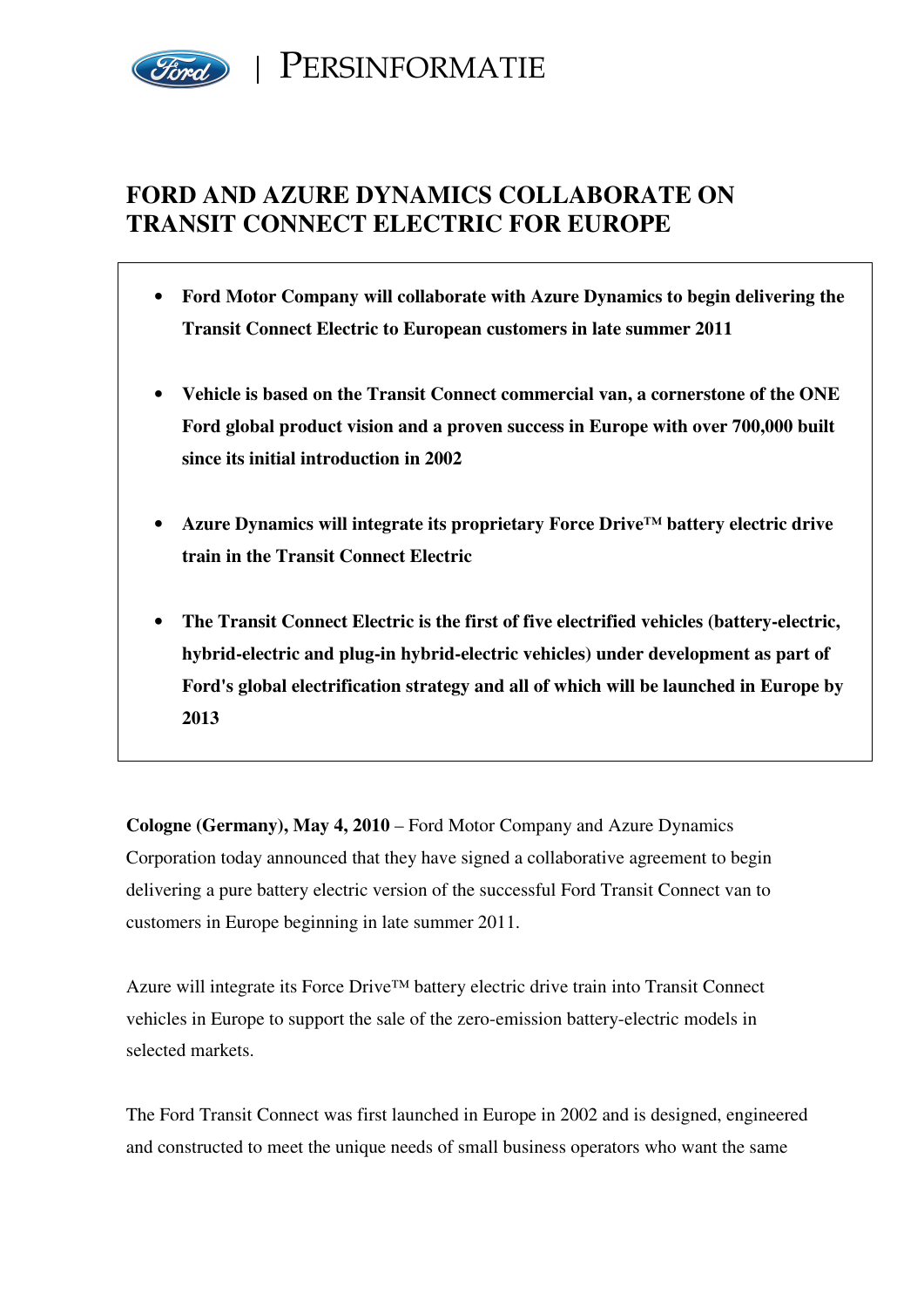levels of durability, functionality and strength that are hallmarks of the larger Ford Transit range. Precisely these qualities led to it receiving the 'International Van of the Year' award in 2003.

Under Ford's global ONE Ford initiative, the Transit Connect was also introduced to the U.S. and Canadian markets in 2009 and received the '2010 North American Truck of the Year' award at the 2010 North American International Auto Show in Detroit..

 "We're proud of Transit Connect as it has conclusively proved itself to be a versatile, adaptable and thoroughly dependable vehicle for real world commercial customers," said John Fleming, Ford of Europe's Chairman and CEO. "Adding a practical, full batteryelectric, zero-emission alternative to the range further demonstrates the enormous flexibility of this vehicle and gives customers the option of being among the first to adopt this environmentally friendly technology."

## **European project builds on existing business relationship**

Ford's relationship with Azure Dynamics is already well established in North America and is now extending to Europe.

In North America, Azure develops hybrid electric and electric drive technology for shuttle buses and commercial trucks, such as the Balance™ Hybrid Electric, which is built on a Ford E-450 'cutaway and strip' chassis for the medium duty commercial vehicle segment.

Michigan-based Azure began work on its collaborative agreement to deliver the pure battery-electric powertrain for the Transit Connect in the U.S and Canada in October 2009, and the extension of this collaboration into Europe is a logical next step and the first time Azure will operate in the region.

"We're excited about the extension of the Transit Connect Electric program to Europe and understand that putting electric vehicles on the world's roads in significant quantities will be a long term proposition," said Scott T. Harrison, Azure Dynamics CEO. "However,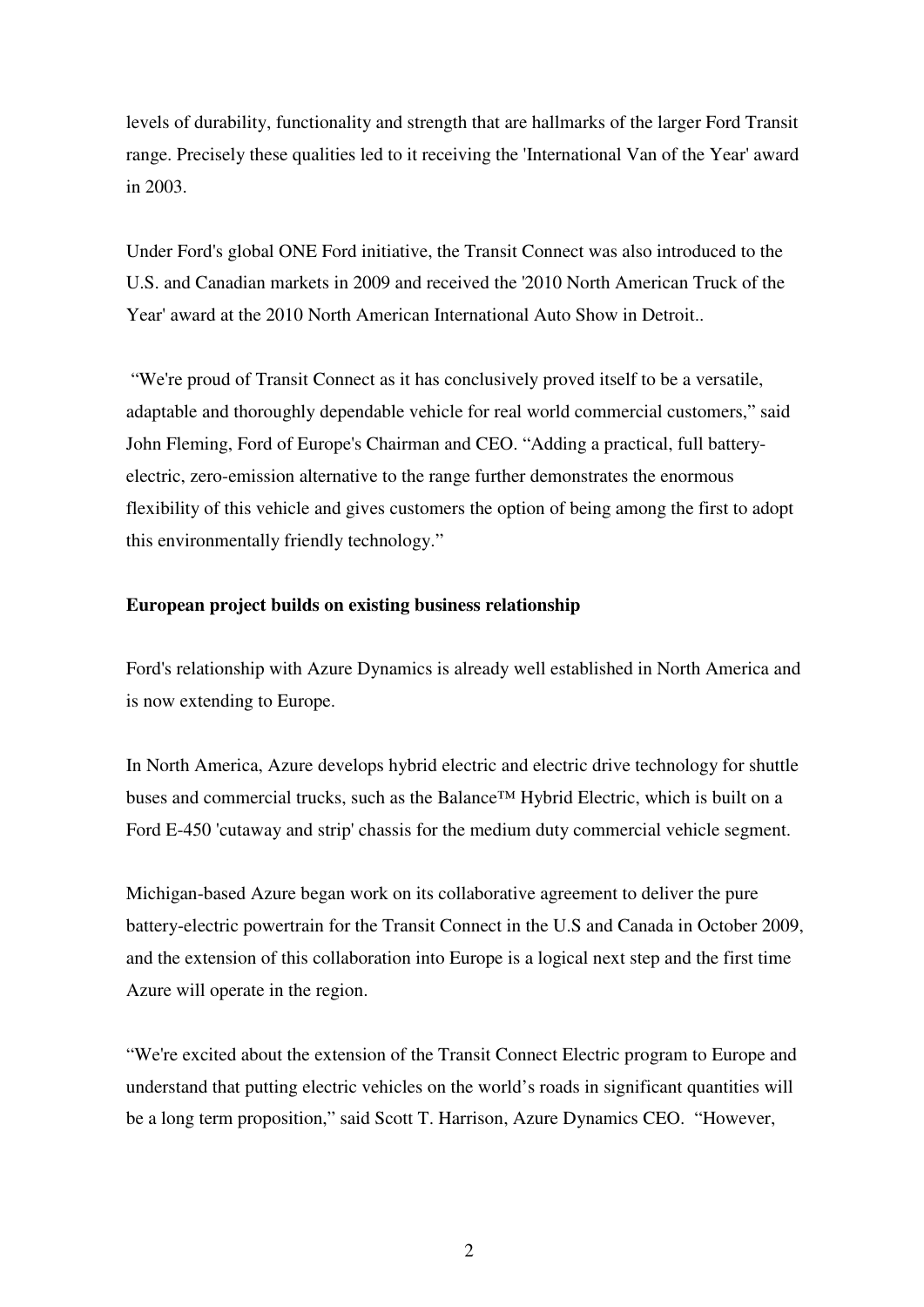with the Transit Connect Electric, Ford and Azure are doing their part in helping to lead that transition."

"The European Union and individual governments are keen to encourage adoption of electric transportation technology because they understand the potential benefits to energy infrastructure and to society at large," Harrison added. "We believe that European commercial vehicle customers will be eager to adopt the Transit Connect Electric into their fleets, to demonstrate their commitment to becoming part of the solution."

## **Transit Connect is ideal platform for electrification**

The Ford Transit Connect is built on a dedicated global commercial van platform and offers a unique combination of car-like driving dynamics, significant cargo capacity, accessibility and low purchase and operating costs. It is already a proven success and an ideal choice for electrification.

Commercial van users often travel predictable, short-range, routes with frequent stop and go driving in tight urban or suburban environments, resulting in a negative impact on the fuel efficiency of internal combustion engines - which gives the Transit Connect Electric an added economic benefit in busy urban centres. In addition commercial users generally return to a central location at the end of a driving cycle perfect for recharging over night.

The Transit Connect Electric will offer European fleet owners the opportunity to eliminate the use of diesel or petrol fuel in their small vans and help to lower operating costs. The vehicle will have a targeted range of up to 130 km/80 miles on a full charge and zero exhaust emissions. It will be rechargeable using standard European 220/240-volt outlets within 6 to 8 hours.

'Glider' units, vehicles built without the powertrain, will be shipped from the current Ford Otosan manufacturing facility in Kocaeli, Turkey, directly to an Azure-contracted manufacturing location in Europe for final assembly.

3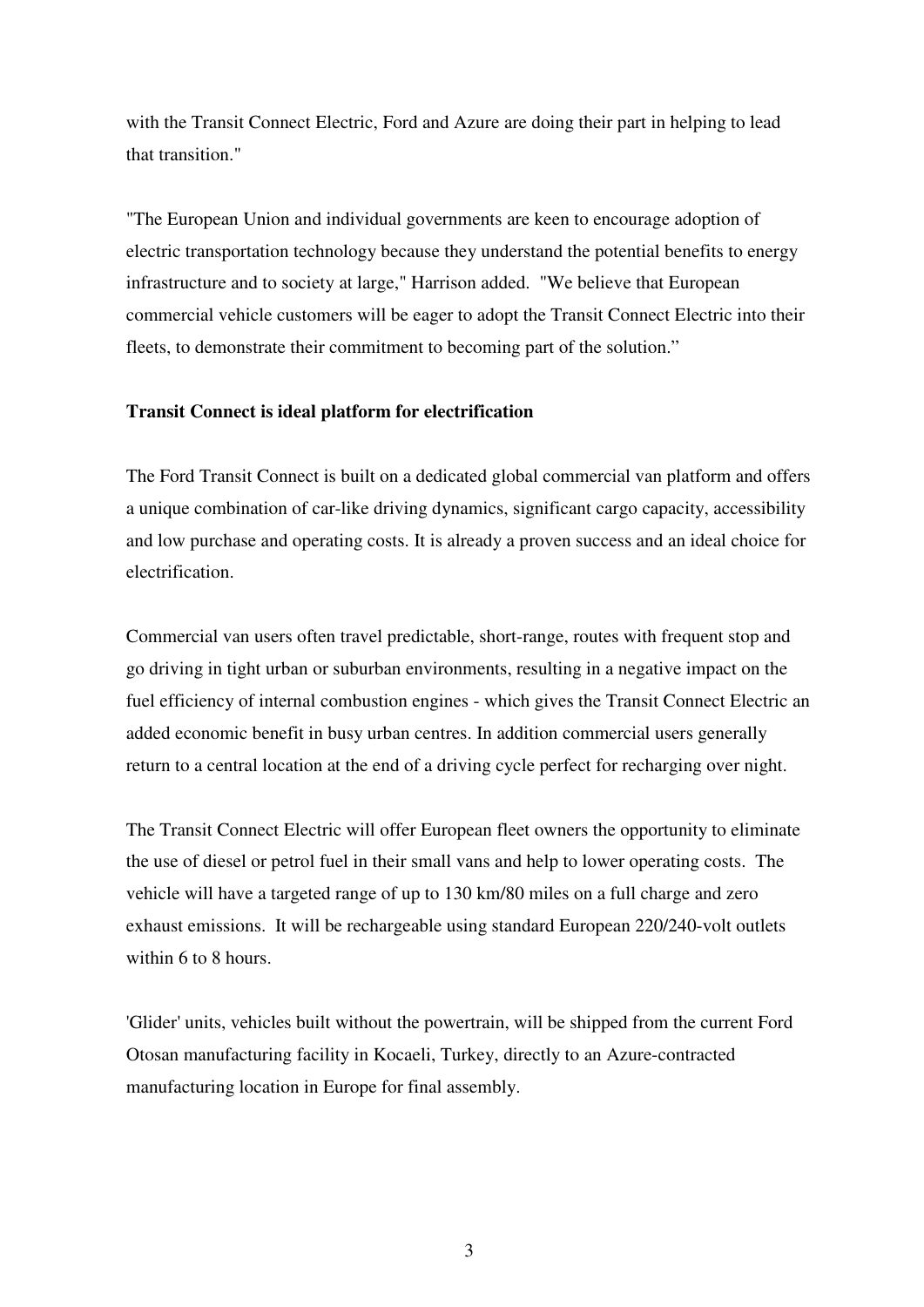The completed Transit Connect Electric will then be sold by Azure Dynamics, who will define a specially-created network of dealerships. Repair works under the Ford warranty will be provided by Ford dealers. They will be offered in both right- and left-hand drive configurations. Further details of market availability and pricing will be announced closer to launch.

Azure's Force Drive<sup>™</sup> components have previously been deployed in more than 40 vehicle integrations and have more than 25 million miles of on-the-road experience. The European Transit Connect Electric will be badged with both the Ford Blue Oval and Azure's Force Drive logo like its North American sibling.

## **Ford's Global Electric vehicles plan**

At the 2010 Geneva Motor Show last month, Ford Motor Company confirmed that its global electric vehicles plan would be extending to Europe with five full electric or hybrid vehicles across its C, CD and light commercial vehicle ranges coming for European customers by 2013.

Specifically, Ford announced it would launch in Europe:

- Two zero-emission full battery-electric vehicles: the light commercial Transit Connect Electric in 2011 followed by the Ford Focus Electric in 2012.
- Two next-generation petrol hybrid-electric vehicles to be introduced in 2013
- A plug-in hybrid-electric vehicle also to be introduced in 2013.

Ford's global electrification strategy will deliver a suite of electrified vehicles to a variety of markets and build on the company's overall vision of offering the widest possible range of technology solutions – instead of a single vehicle or technology – to improve fuel economy and lower  $CO_2$  emissions for customers around the world.

"We recognise that one technology does not work for all our customers," said Derrick Kuzak, Ford's group vice president of Global Product Development. "Our electrification strategy and plans include hybrids, plug-in hybrids and battery electric vehicles to best meet our global customers' needs. Leveraging our global platforms is also central to this strategy